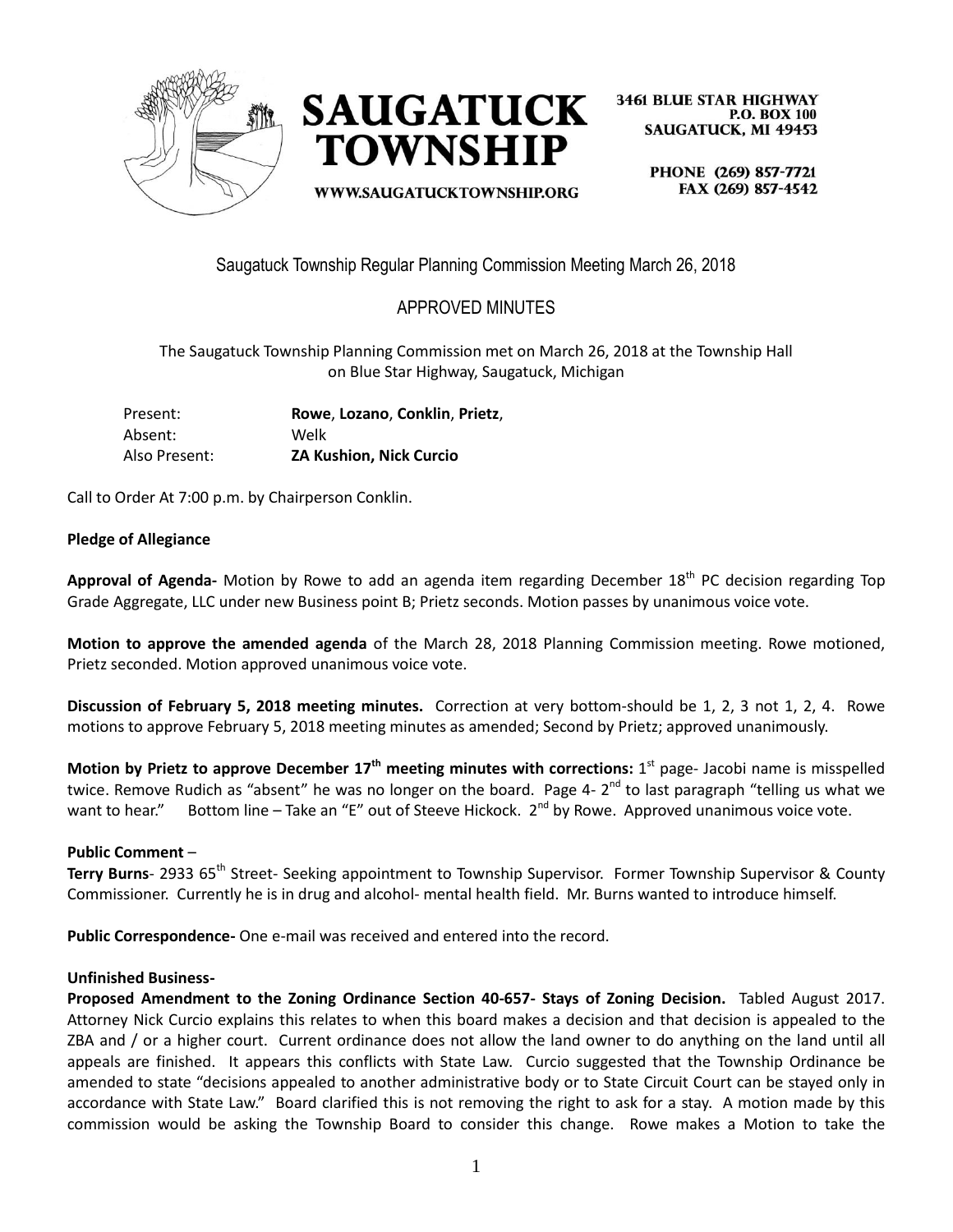### APPROVED MINUTES

recommendation of the Township ZA's memo dated August 22, 2017 and recommend the Township Board make the change to Zoning Ordinance Section 40-657 as stated: "When a decision is made under this chapter is appealed to another administrative body or to State Circuit Court, that the decision be stayed in accordance to applicable provisions of state law." Prietz Seconds. Motion approved by unanimous voice vote.

**New Business- Discussion of Medical Marijuana Ordinance with Township Legal Counsel**. Attorney Curcio- Gives a background on the Medical Marijuana Act. MMMA was the original act in 2008. MMMFLA passed in 2016 and it took about a year to implement. Act authorizes 5 categories of businesses. Municipalities can opt into any, all or none of business types. It does create a bit of a revenue stream for the Township. Excise taxes are collected and 25% go back to Municipalities. Municipalities can charge an assessment to defray the costs.

- 1. **Growers** (3 classes –A , B and C)
- 2. **Processors** Take marijuana and turns it into a usable form.
- 3. **Provisioning Centers** Retail Centers that sell directly to patients.
- 4. **Secured Transporters** Transport from growers to processors to provisioning centers.
- 5. **Safety Compliance Facilities** Labs for testing quality and contaminants.

State Licensing Process- State has a \$6,000 application fee, plus background checks and facility specific application. Municipal zoning becomes applicable during second stage of the application process.

Municipalities- Can authorize any number of the above categories and can limit the number of each type of facility through either a hard cap, zoning areas or buffers. Municipality can impose an annual fee of up to \$5000 for administration and enforcement costs. Can impose land use regulations if they don't conflict with State requirements.

Questions to consider: What facilities should be allowed? What type of limits, if any? What should the applicant have to submit to the Township? What if Township has more applicants than is allowed via a hard cap?

Zoning perspective- Where should they be allowed and not allowed? Clustered Together? Buffered from one another? Different licenses on same property? (State does allow that). Buffer zones for churches, schools, day care etc. Permitted by right or by land use? Any special regulations for signs, site security or other regulations?

Recreational marijuana is likely to be on the ballot in 2018. This comes with its own law. It would create 2 new types of businesses- *Marijuana Retailers* and *Marijuana Micro Businesses*- that do growing, processing and selling.

Recreational marijuana businesses are **not** automatically allowed in the Municipality that currently allows medical marijuana businesses. Municipality would have to opt into the recreational businesses.

**Public Comment-** Devin Loker Attorney representing Ken Jacobi - Portage MI- Objective is to keep all medicine out of the hands of the kids. Caregiver patient model has been problematic; the new licensing and regulatory structure will allow people who know what they are doing to do it safely. Spoke about the tax income for the Township and banking to be available.

**Board Discussion**- Which, if any, of the 5 categories would we want in our Township and where would they be located? Do we want to move forward with an ordinance? Why do we need it? Why do we want it? What do we gain? Is the need being filled elsewhere? Concern about bringing the wrong element into the area- some provisioning centers are selling out the back door.

What is the need? Some believe it is large contingent in our community. It's an important discussion we should have.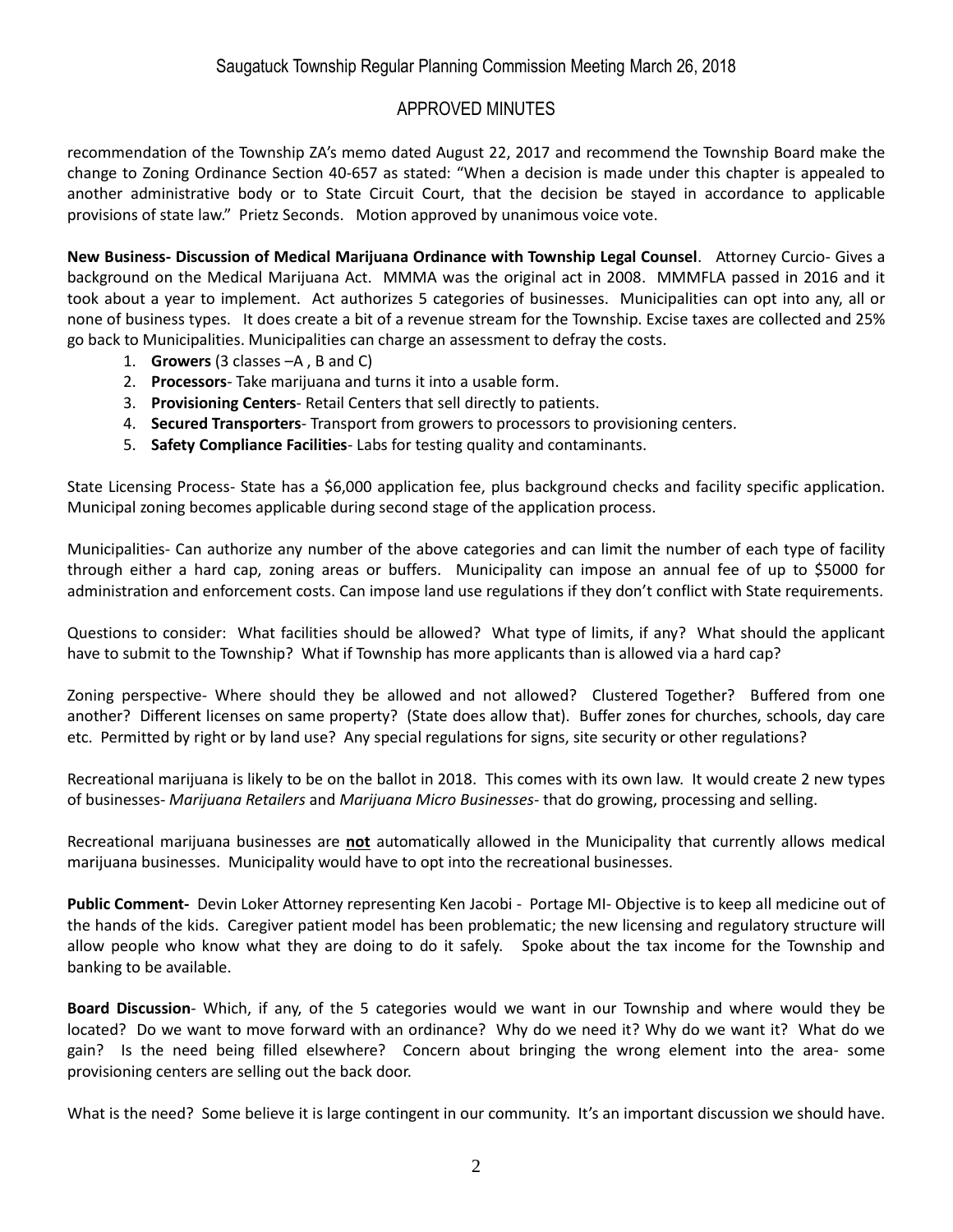## Saugatuck Township Regular Planning Commission Meeting March 26, 2018

### APPROVED MINUTES

Would we need this ordinance if recreational passed? If we don't allow the medical use provisioning centers in the Township then it's two years before we can have recreational here, unless a provisioning center, already operating in another part of the state, wants to open here. Would the zoning ordinances we have in place for the medical transition to recreational if we wanted that? Yes. How can Townships opt out if we have to "allow every legal use" under the Zoning Enabling Act? The state statute allows for Townships to opt out, so no legal challenge there.

Would we want growers or processors? Step one is to allow provisioning centers where our citizens can get what they need. We can opt into the other areas after we see if recreational passes in November.

Next step is to identify places in the Township to allow this and discuss other additional regulations. Township has three commercial zones and one industrial zone. C3 is what's being looked at for the provisioning center location. ZA Kushion states provisioning center needs to be in a commercial zone.

Do we want/need a subcommittee? Do we want a hard cap limit? If buffers are in place, the small size of the commercial zone will limit itself. Curcio agrees that not setting hard cap limits is the safest way to avoid a legal challenge. Should Curcio get us a draft ordinance to look at?

Could the Township require a site plan approval? *Site plan* is more limited review than *special use*. Subject all new marijuana businesses to site plan review. Adjoining owner can address their concerns through the site plan review. Some municipalities are limiting signage- ex: no marijuana leaves etc. If we grant medical marijuana provisioning center via a site plan, recreational would have to be approved as well, correct? Yes that is correct.

Motion by Rowe to have Curcio present a proposed ordinance for provisioning centers in commercial centers with site plan review. Lozano seconds. 3 in favor; Prietz opposed. Motion Passes.

**Top Grade Aggregate, LLC-** ZA Kushion asked Curcio to review the action since applicant is appealing. The planning commission will take another look at it providing Curcio can attend. Curcio cannot make the April 23<sup>rd</sup> meeting, but if we can move the meeting to April  $30<sup>th</sup>$  that will work.

Prietz makes a Motion "To rescind the Planning Commission's decision of December 18, 2017, denying a special use permit to Top Grade Aggregate, LLC for a proposed sand mining operation based on new information from the Township Attorney regarding the heightened standard for the judicial review of the mining regulation under the Michigan Zoning Enabling Act MCL 125.3205 3-5. A new public hearing on the application shall be scheduled and noticed for the Planning Commissions regularly scheduled April 30 planning commission meeting." Second by Rowe. Unanimous voice vote.

#### **Public Comment-** None

**Board Discussion-** 2 open positions- One filled by Becky Israels and one remaining position. ZA Kushion states they are planning to fill it on Wednesday. There are numerous applications for the position.

#### **Next Planning Commission Meeting- April** 30, 2018

**Motion to Adjourn** by Rowe with Prietz seconding is unanimously approved. Adjourned 8:17 PM

\_\_\_\_\_\_\_\_\_\_\_\_\_\_\_\_\_\_\_\_\_\_\_\_\_\_\_\_\_\_\_ Brenda Williams, Recording Secretary